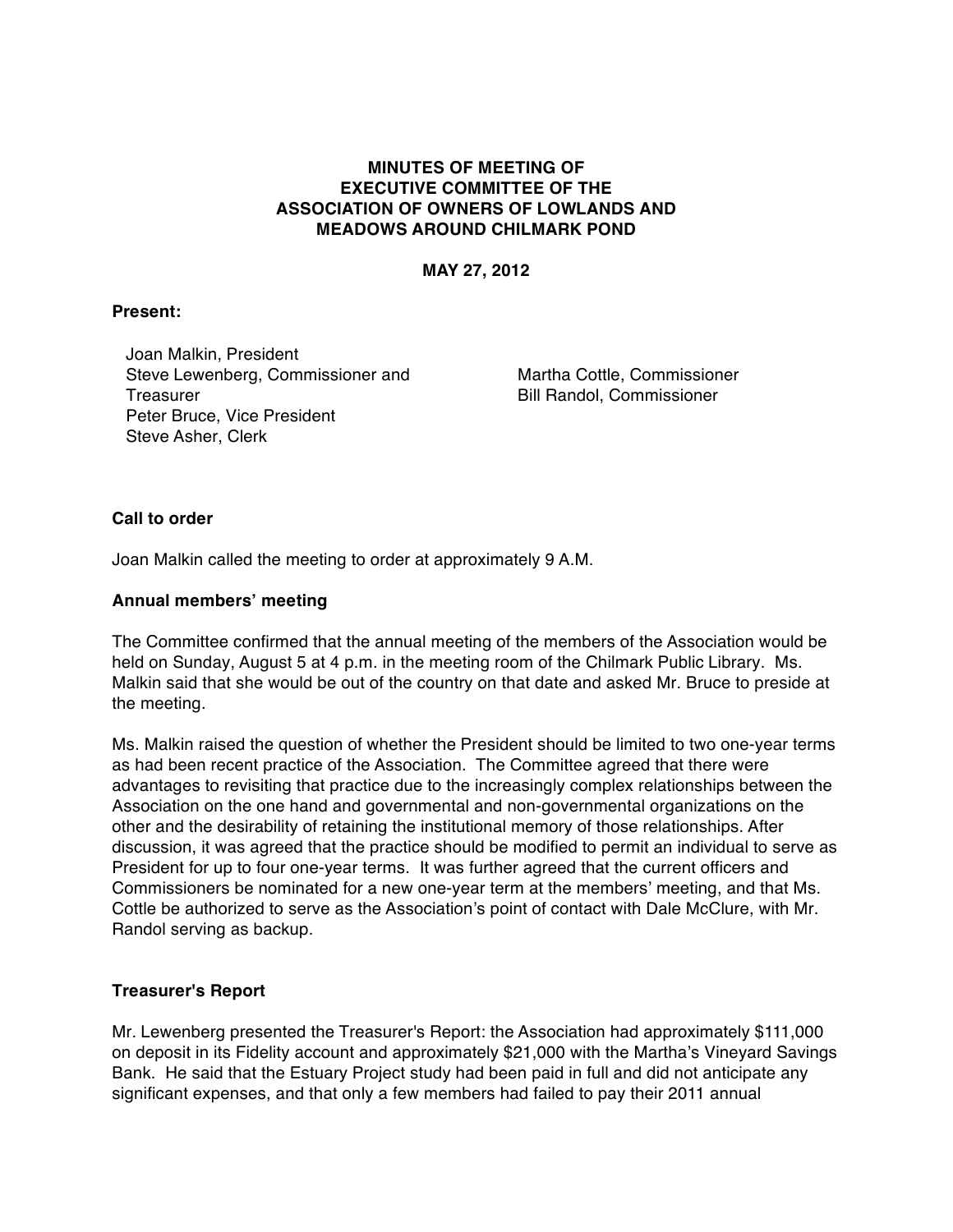assessments.

### **President's Letter and annual assessment**

Ms. Malkin distributed a draft of her proposed letter to the members to be included with the notice of the annual meeting. She raised with the Committee the question of whether the current assessment level of \$150 should be modified in light of the Association's significant cash position. Mr. Lewenberg noted that the previously authorized short-term dredging project would likely occur in 2012 and that the cost of that project would likely exceed the total raised by the 2011 and 2012 assessments. After discussion, it was agreed to keep the current assessment level in place for 2012.

The Committee discussed whether to include a survey of members in the materials for the 2012 meeting and agreed to postpone any such survey until after the 2012 meeting and the results of the current Mass. Estuary Project survey of Chilmark Pond.

## **Minutes**

Ms. Malkin confirmed that all Executive Committee members had received drafts of the minutes of the Executive Committee meeting of January 6, 2012. After discussion, upon motion duly made and seconded it was unanimously:

**VOTED:** That the minutes of the Executive Committee of the Association of January 6, 2012 be and they hereby are approved in the form submitted to the meeting.

# **Pond opening and short-term dredging**

Ms. Cottle reported that based on her discussions with Mass. Audubon, it would not be possible to open the Pond prior to the Fourth of July weekend due to the need to protect the plover and oystercatcher nests.

Mr. Bruce raised the question of whether a Spring opening could take place without harming the endangered birds and noted the environmental advantages of opening in the Spring to avoid the dangers of a Summer opening that might lead to significant erosion should a hurricane hit during an opening.

Ms. Cottle said that the failure to drain the pond had negative environmental consequences, including the degradation of plant life and loss of flood plain habitat, such as Long Point, which has sunk into marshland.

After discussion, Mr. Bruce said he would speak to Mass. Audubon to determine whether it would be possible in the future to open the Pond while the endangered species were nesting in the area of the cut.

# **Lucy Vincent Beach**

Ms. Malkin said that the proposed consultants have visited the area where the barrier beach has eroded at the far Western end of the Pond but that she has not received a project proposal from